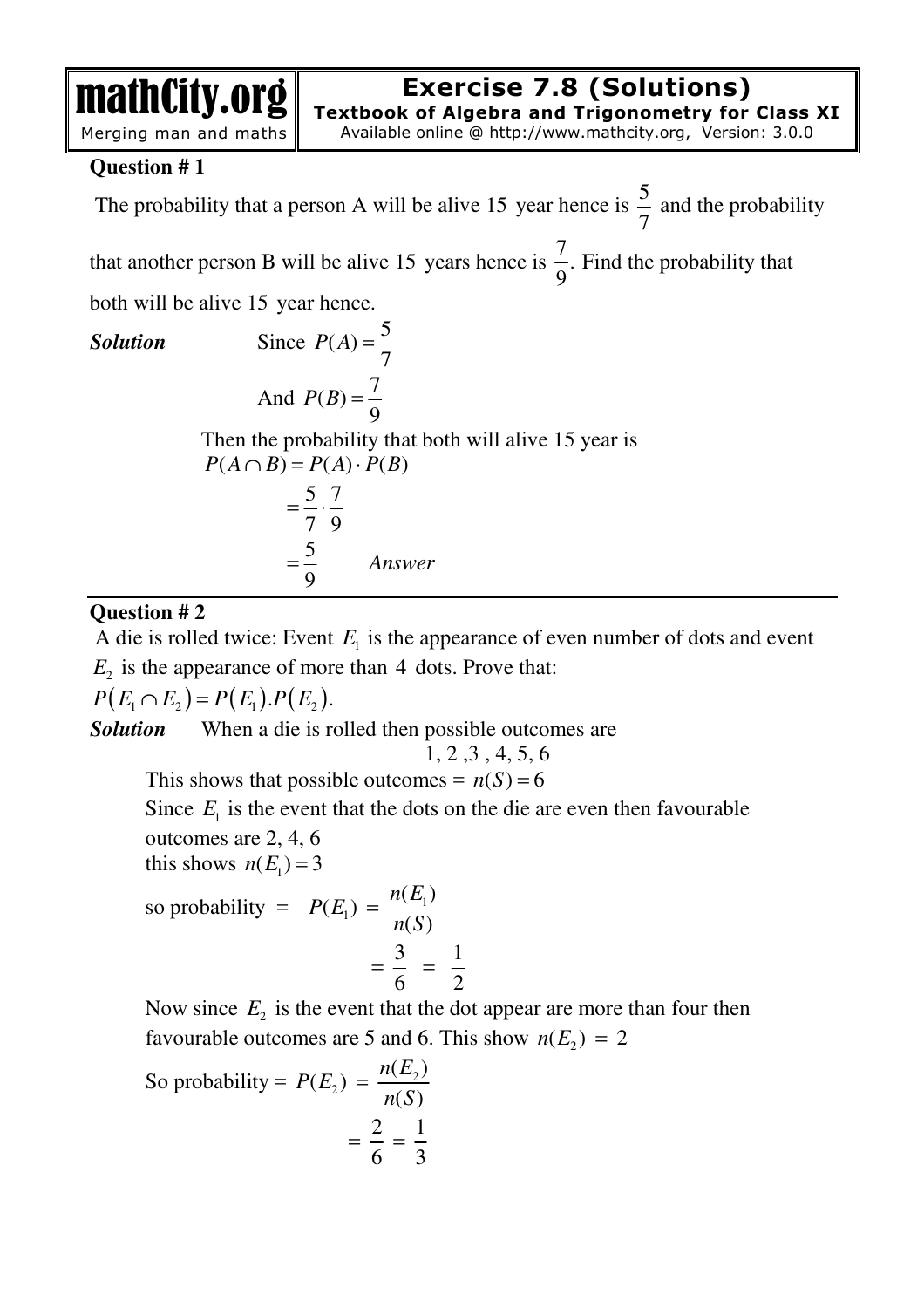Since  $E_1$  and  $E_2$  are not mutually exclusive And the possible common outcome is 6 i.e.  $n(E_1 \cap E_2) = 1$ So probability  $P(E_1 \cap E_2) = \frac{n(E_1 \cap E_2)}{n(S)} = \frac{1}{6}$  $(S)$  6  $P(E_1 \cap E_2) = \frac{n(E_1 \cap E_2)}{n(E_2 \cap E_1)}$ *n S* ∩ ∩ = = ……….. (i) Now  $P(E_1) \cdot P(E_2)$ 1 1 1 2 3 6 = ⋅ = …………. (ii) Form (i) and (ii)  $P(E_1 \cap E_2) = P(E_1) \cdot P(E_2)$  Proved.

### **Question # 3**

 Determine the probability of getting 2 heads in two successive tosses of a balanced coin.

*Solution* When two coins are tossed then possible outcomes are HH, HT, TH, TT

i.e.  $n(S) = 4$ 

Let A be the event of getting two heads then favourable outcome is HH. so  $n(A) = 1$ 

Now probability = 
$$
P(A) = \frac{n(A)}{n(S)}
$$
  
=  $\frac{1}{4}$  Answer

## [**Question # 4**

 Two coins are tossed twice each. Find the probability that the head appears on the first toss and the same faces appear in the two tosses.

*Solution* When the two coins are tossed then possible outcomes are

HH, HT, TH, TT

This shows  $n(S) = 4$ 

Let *A* be the event that head appear in the first toss then favourable outcomes are HT, HH, i.e.  $n(A) = 2$ 

Let *B* be the event that same face appear on the second toss then favourable outcomes are HH, TT. i.e.  $n(B) = 2$ 

Now probability =  $P(A \cap B) = P(A) \cdot P(B)$ 

$$
= \frac{n(A)}{n(S)} \cdot \frac{n(B)}{n(S)} = \frac{2}{4} \cdot \frac{2}{4}
$$

$$
= \frac{1}{2} \cdot \frac{1}{2} = \frac{1}{4}
$$

## **Question # 5**

 Two cards are drawn from a deck of 52 playing cards. If one card is drown and replaced before drawing the second card, find the probability that both the cards are aces.

**Solution** Since there are 52 cards in the deck therefore  $n(S) = 52$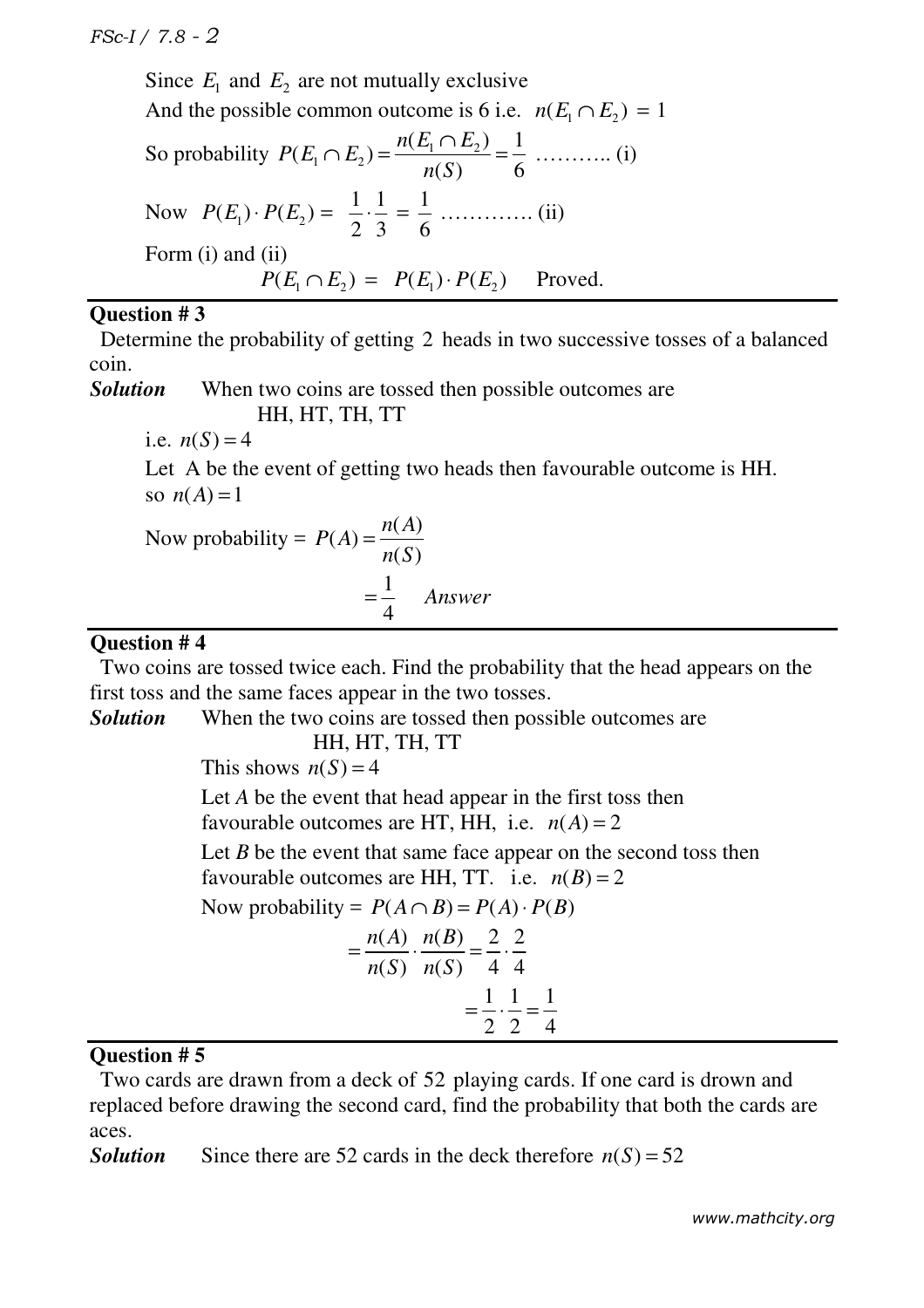Let *A* be the event that first card is an ace then  $n(A) = 4$ And let *B* be the event that the second card is also an ace then  $n(B) = 4$ Now probability =  $P(A \cap B) = P(A) \cdot P(B)$ 

$$
= \frac{n(A)}{n(S)} \cdot \frac{n(B)}{n(S)}
$$

$$
= \frac{4}{52} \cdot \frac{4}{52} = \frac{1}{169}
$$

#### **Question # 6**

 Two cards form a deck of 52 playing cards are drawn in such a way that the card is replaced after the first draw. Find the probability in the following cases:

- i) first card is king and the second is queen.
- ii) both the cards are faced cards i.e. king, queen, jack.

**Solution** Since there are 52 cards in the deck therefore  $n(S) = 52$ 

(i) Let A be the event that the first card is king then  $n(A) = 4$ and let B be the event that the second card is queen then  $n(B) = 4$ Now probability =  $P(A \cap B) = P(A) \cdot P(B)$ 

$$
= \frac{n(A)}{n(S)} \cdot \frac{n(B)}{n(S)} = \frac{4}{52} \cdot \frac{4}{52} = \frac{1}{169}
$$
 Answer

(ii) Let *C* be the event that first card is faced card. Since there are 12 faced card in the deck therefore  $n(C) = 12$ and let *D* be the event that the second card is also faced card then  $n(D) = 12$ Now probability =  $P(A \cap B) = P(A) \cdot P(B)$ 

$$
= \frac{n(A)}{n(S)} \cdot \frac{n(B)}{n(S)} = \frac{12}{52} \cdot \frac{12}{52}
$$
  
=  $\frac{3}{13} \cdot \frac{3}{13} = \frac{9}{169}$  Answer

### **Question # 7**

 Two dice are thrown twice. What is probability that sum of dots shown in the first throw is 7 and that of the second throw is 11.

*Solution* When the two dice are thrown the possible outcomes are

| $(1, 1)$ $(1, 2)$ $(1, 3)$ $(1, 4)$ $(1, 5)$ $(1, 6)$ |  |  |
|-------------------------------------------------------|--|--|
| $(2, 1)$ $(2, 2)$ $(2, 3)$ $(2, 4)$ $(2, 5)$ $(2, 6)$ |  |  |
| $(3, 1)$ $(3, 2)$ $(3, 3)$ $(3, 4)$ $(3, 5)$ $(3, 6)$ |  |  |
| $(4, 1)$ $(4, 2)$ $(4, 3)$ $(4, 4)$ $(4, 5)$ $(4, 6)$ |  |  |
| $(5, 1)$ $(5, 2)$ $(5, 3)$ $(5, 4)$ $(5, 5)$ $(5, 6)$ |  |  |
| $(6, 1)$ $(6, 2)$ $(6, 3)$ $(6, 4)$ $(6, 5)$ $(6, 6)$ |  |  |
|                                                       |  |  |

Which shows that  $n(S) = 36$ 

Let *A* be the event that the sum of dots in first throw is 7 then favourable outcomes are  $(1, 6)$ ,  $(2, 5)$ ,  $(3, 4)$ ,  $(4, 3)$ ,  $(5, 2)$ ,  $(6, 1)$  i.e.  $n(A) = 6$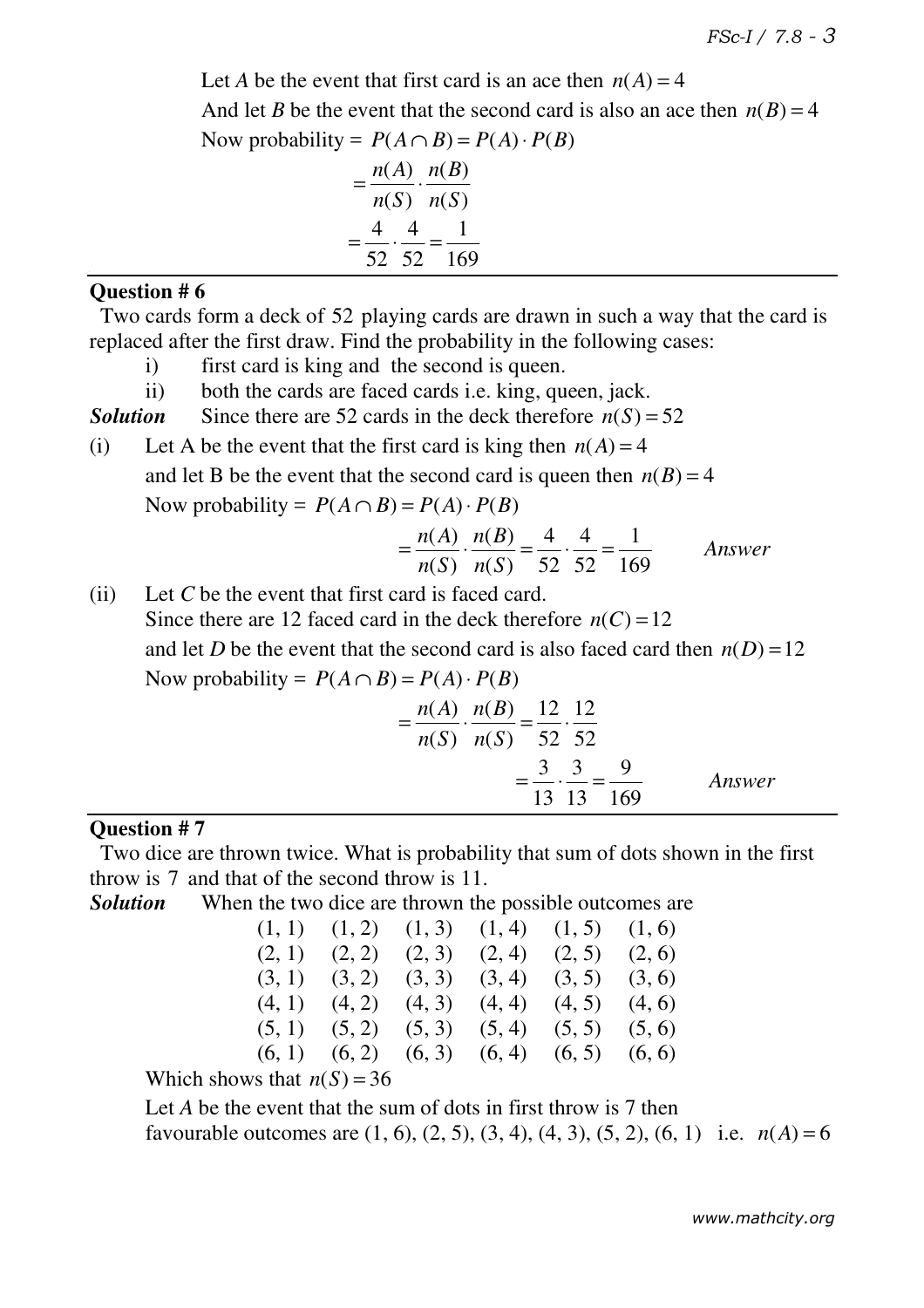*FSc-I / 7.8 - 4*

Let *B* be the event that the sum of dots in second throw is 11 then favourable outcomes are  $(5, 6)$ ,  $(6, 5)$  i.e.  $n(B) = 2$ 

Now probability =  $P(A \cap B) = P(A) \cdot P(B)$ 

$$
= \frac{n(A)}{n(S)} \cdot \frac{n(B)}{n(S)} = \frac{6}{36} \cdot \frac{2}{36}
$$

$$
= \frac{1}{6} \cdot \frac{1}{18} = \frac{1}{108}
$$

 $1$ 08

#### **Question # 8**

 Find the probability that the sum of dots appearing in two successive throws of the dice is every time is 7.

*Solution* When the two dice are thrown the possible outcomes are

| $(1, 1)$ $(1, 2)$ $(1, 3)$ $(1, 4)$ $(1, 5)$ $(1, 6)$ |  |  |
|-------------------------------------------------------|--|--|
| $(2, 1)$ $(2, 2)$ $(2, 3)$ $(2, 4)$ $(2, 5)$ $(2, 6)$ |  |  |
| $(3, 1)$ $(3, 2)$ $(3, 3)$ $(3, 4)$ $(3, 5)$ $(3, 6)$ |  |  |
| $(4, 1)$ $(4, 2)$ $(4, 3)$ $(4, 4)$ $(4, 5)$ $(4, 6)$ |  |  |
| $(5, 1)$ $(5, 2)$ $(5, 3)$ $(5, 4)$ $(5, 5)$ $(5, 6)$ |  |  |
| $(6, 1)$ $(6, 2)$ $(6, 3)$ $(6, 4)$ $(6, 5)$ $(6, 6)$ |  |  |
| $\sim$ $\sim$ $\sim$ $\sim$                           |  |  |

Which shows that  $n(S) = 36$ 

Let *A* be the event that the sum of dots in first throw is 7 then favourable outcomes are  $(1, 6)$ ,  $(2, 5)$ ,  $(3, 4)$ ,  $(4, 3)$ ,  $(5, 2)$ ,  $(6, 1)$  i.e.  $n(A) = 6$ Let *B* be the event that the sum of dots in second throw is also 7 then similarly favourable outcomes =  $n(B) = 6$ 

Now probability =  $P(A \cap B) = P(A) \cdot P(B)$ 

$$
= \frac{n(A)}{n(S)} \cdot \frac{n(B)}{n(S)} = \frac{6}{36} \cdot \frac{6}{36}
$$

$$
= \frac{1}{6} \cdot \frac{1}{6} = \frac{1}{36}
$$

#### **Question # 9**

 A fair die is thrown twice. Find the probability that the prime number of dots appears in the first throw and the number of dots in the second throw is less than 5. *Solution* When the die is thrown twice then the top may shows 1, 2, 3, 4, 5, 6

This shows possible outcomes =  $n(S) = 6$ 

Let *A* be the event that the number of the dots is prime then favourable outcomes are 2, 3, 5, i.e.  $n(A) = 3$ 

Let *B* be the event that the number of dots in second throw is less than 5 then favourable outcomes are 1,2,3,4 i.e.  $n(B) = 4$ 

Now probability =  $P(A \cap B) = P(A) \cdot P(B)$ 

$$
=\frac{n(A)}{n(S)}\cdot\frac{n(B)}{n(S)}=\frac{3}{6}\cdot\frac{4}{6}
$$